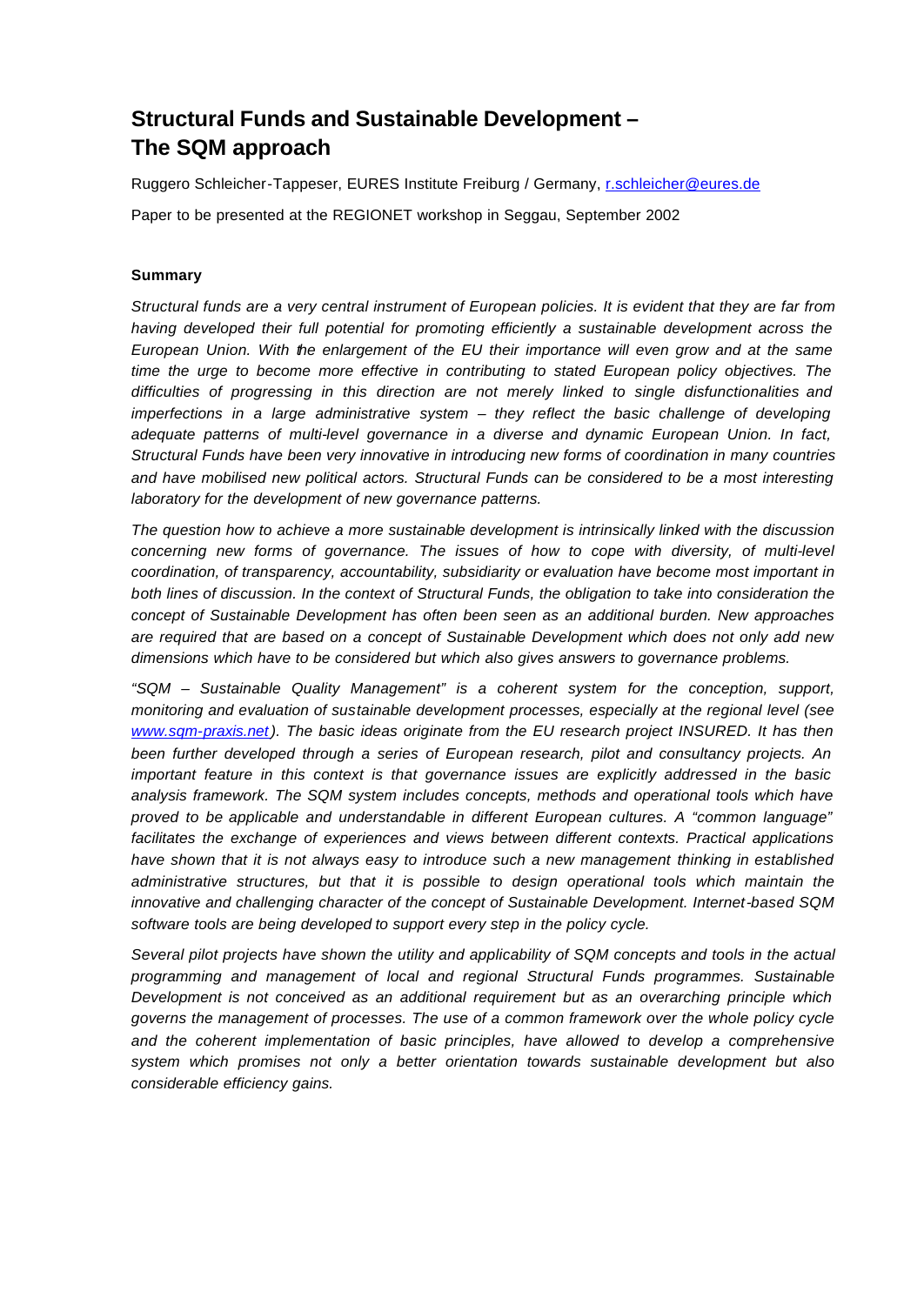# **Structural Funds and Regional Development**

The influence of structural funds on regional development tends to be underestimated. Not only because very often the public or even those involved do not know when they are receiving subsidies stemming from European funds. The most important and lasting influence is probably not due to the funding itself but to the new approaches which the European funds are introducing in many countries. European Structural Funds involve procedures which often seem complicated and unnecessary to bureaucracies and beneficiaries accustomed to their own administrative traditions. In many cases Structural Funds requirements have led to changes which were highly innovative for these regions:

- a questioning of traditional administrative procedures and practices
- a review of decision making procedures and even the establishment of new structures at the regional level
- the introduction of a systematic programming process including the formulation of development objectives
- the introduction of systematic monitoring and evaluation
- an increased transparency of the programming process, the budgets, the funding decisions and the results
- an increased autonomy of local actors, local and regional governments by providing new sources of funding which are more or less independent from national governments and require to develop own strategies
- the consideration of general objectives decided at the European level not necessarily discussed at the local level (e.g. gender equity, energy conservation, sustainable development …)
- the consideration of organisational and procedural principles (e.g. transparency, subsidiarity, partnership, participation, equal opportunities …)
- a strong influence of these innovations on national and regional policies because of the requirement of co-financing

Overall, Structural Funds have given important impulses for a new culture in development and funding policies. However, while numerous and important examples for the abovementioned points can be found in many countries, there are many well-known cases where Structural Funds are managed in an intransparent way, where programmes are just cosmetics, where funding is being mainly used to maintain existing power structures and does not really serve the set objectives. The innovative potential of Structural Funds is far from being fully exploited.

In the endeavour of developing an innovative regional development policy for a wide variety of political, administrative and juridical structures and traditions, the European Union has set out

- to define general development objectives,
- to encourage the elaboration of regional development strategies,
- to establish transparent decision making mechanisms across several levels of policy making
- to ask for the inclusion of all relevant actors and
- to insist on a pertinent evaluation

It must be recognised that this is a huge task which corresponds to developing new governance styles all across Europe. Inevitably this endeavour often meets considerable resistance and will last many decades. Many of the actors involved are not really aware that this process will have far reaching consequences and sometimes challenges established power structures.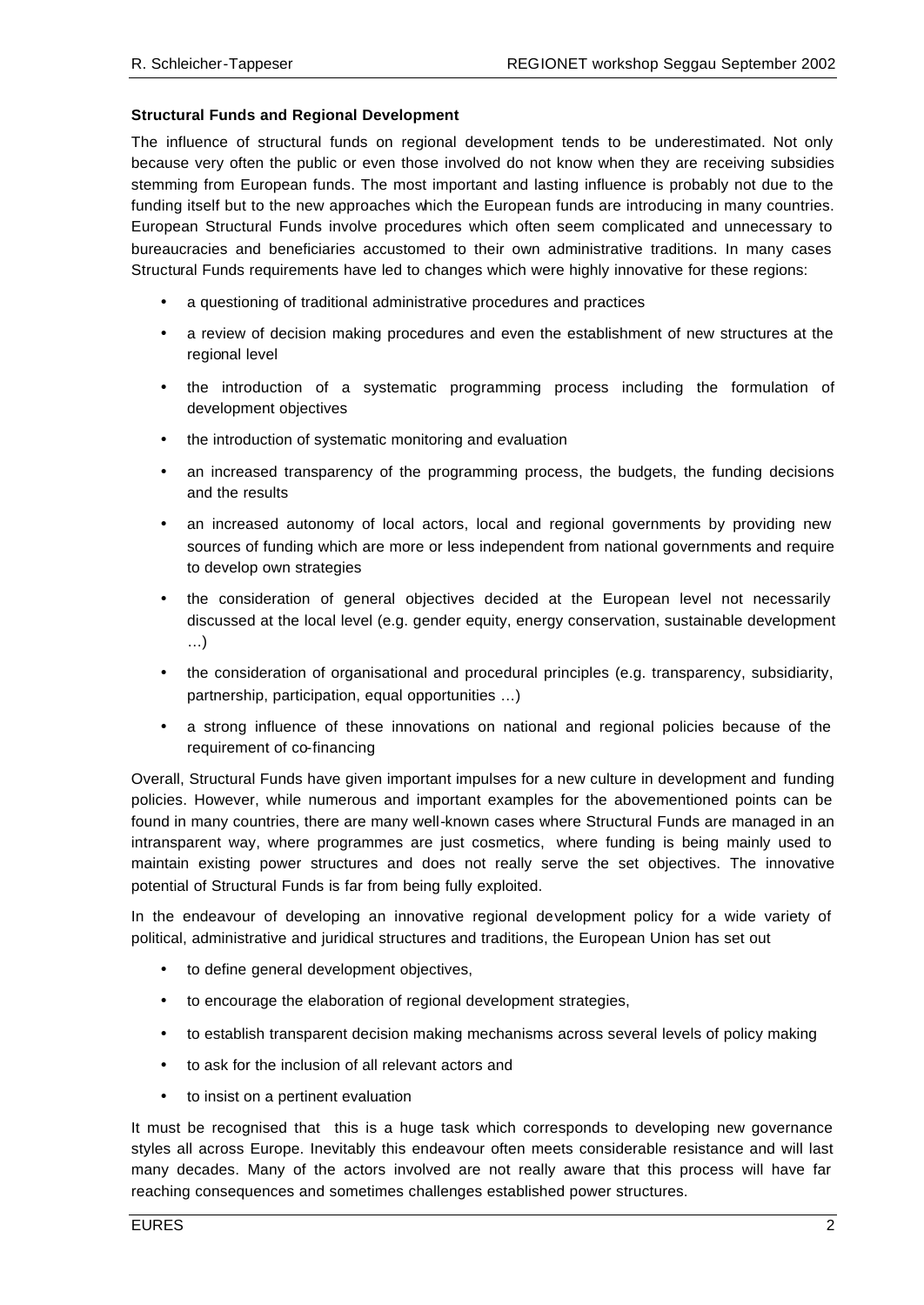Structural Funds, therefore, are a paradigmatic example of the strive for new forms of governance in Europe. They show very clearly the challenges, the opportunities and the difficulties in this process. Compared to other policies, Structural Funds are rather advanced in formulating general objectives regarding the content and general principles regarding the form of development policies, and to implement corresponding structures across an unprecedented number of cultures and political levels.

Concerning the contents of development policies, EU objectives have been developed over years. The concept of Sustainable Development is the most advanced approach to develop a comprehensive system of objectives, even though until now environmental aspects have dominated the discussion. The obligation to consider this concept in the programming and implementation of Structural Funds has led to many fruitful discussions and developments at the regional level. Increasingly, Sustainable Development is recognised as an overarching concept which includes most EU objectives concerning policy contents and also basic governance principles.

In order to promote these endeavours of the European Union, especially in the field of Structural funds, evaluation acquires a central role. This paper presents a system for assessing and managing sustainable developments which has mainly been developed in the context of Structural Funds.

# **Evaluation and the search for new forms of governance in Europe**

By demanding a regular evaluation of the multi-billion EU funding programmes, the European Commission has succeeded in sending a fresh breeze through the hundreds of regional offices in charge of managing EU Structural Funds. Until recently these evaluations have been qualitatively and methodologically quite diverse. Most of them are only being elaborated in order to satisfy the central offices in Brussels. The local public and local media do not usually debate these reports; often they are kept confidential or are difficult and tedious to read. Intermediate political and administrative levels discover only very slowly that these evaluations could possibly be most valuable instruments for guidance and learning.

However, the European Institutions have no choice but to insist on evaluations – how else can they ensure that their political objectives in the European wide use of the considerable funds coming from Brussels are respected? How else can they justify the rationality and the efficacy of their programmes? Unlike the old nation states, the EU institutions are still developing very dynamically and are under continuous pressure to justify their own existence and to prove the utility of the continuous expansion of their competencies. They must show that they can achieve progress with regard to the political objectives on which agreement has been achieved after difficult negotiations between different interests and cultures. While still partly imprisoned in the centralist tradition of its founding era, the EU has become one of the most important promoters of new forms of governance. The negotiation of objectives in the context of extremely complex interwoven interests and their efficient pursuit by means of regularly reviewed instruments is more important than personal power or the definition and consequent imposition of strict and general principles. In wide areas of its activities the European Commission has adopted an approach of flexible management – although recently one could observe a revival of the old command-and-control approaches as a reaction to financial scandals.

The present discussions concerning the reform of European Institutions show again that we are experiencing a long and difficult transition towards new forms of political guidance in Europe, of new forms of governance in which the interaction of responsibilities at different levels, the participation opportunities for citizens, and the transparency of negotiation processes are being newly defined. The development of increasingly complex globally networked structures and interactions calls for the development of new approaches which facilitate orientation and open new opportunities. The White Paper on European Governance by the EU Commission proposes that the principles of *openness, participation, accountability , effectiveness and coherence* should guide the necessary reforms (European Commission 2001). Systematic evaluation procedures and their public use will have to play a decisive role in this context.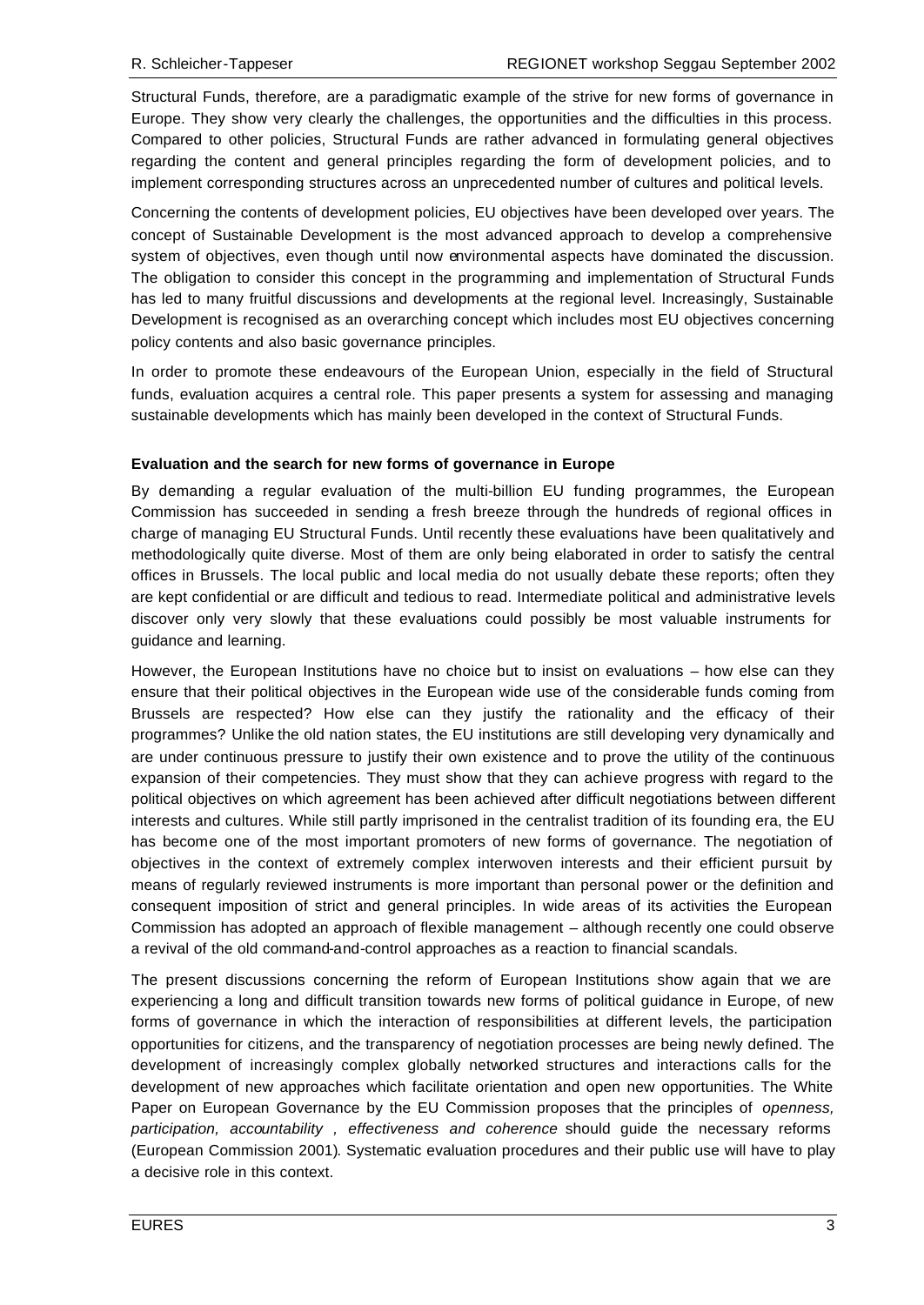From its beginnings the European Union faced the difficult task of formulating policies which take into account very different traditions, conditions, and cultures. Founded in the era of undisputed industrialism, the European Community initially relied on standardisation, alignment, and centralised steering. But this approach encountered increasing and sometimes insurmountable difficulties, especially in the sphere of agricultural and environmental policies. As a consequence, in many fields the old "command-and-control" approach has been replaced by more flexible policies (see e.g. (Prittwitz 2000)). With the growing influence of European policies and increasing European integration in the most diverse areas of private, public and economic life, the necessity of respecting and actively taking into account regional specificities is growing. With the upcoming EU enlargement towards the East, the challenge of diversity has definitely reached a dimension where centralistic steering becomes illusionary. Under these circumstances *subsidiarity* becomes a key concept – and consequently the disputes about its interpretation have become intense.

There is an increasing fear that in the increasingly complex and global strands of negotiations, politics is degenerating into a mere marketplace, democratic control is being lost, and powerful specific interests succeed in pushing themselves to the fore. In this situation the concept of territory in combination with the concept of subsidiarity could be essential for providing guidance to all actors.

Political institutions at all levels essentially represent the political will of the citizens of a particular territory. In this they are particular, and differ from other interest groups, such as companies or NGOs. The spatial unit has always been the most important category for the integration of different dimensions of development and as such it regains its importance today, especially in the context of the discussion on Sustainable Development. In representing the citizens of a territory, political institutions have a particular democratic legitimacy and also a particular responsibility with regard to all aspects of life and development.

The principle of subsidiarity is increasingly recognised as being essential for structuring the increasingly complex relationships between different political and administrative levels – it can be helpful in defining the roles of the individual levels within the framework of common shared responsibilities. With five to seven levels of territorial representation in Europe, the system of multilevel governance has become very complex and often lacks the transparency required for democratic legitimacy. However, the repeated attempts to assign the full responsibility for specific subjects, policy fields or tasks to specific levels are not appropriate to the complexity of our societies and there is a tendency to fall back to centralistic approaches. Another approach is to acknowledge explicitly the shared responsibility of the different levels and to structure the responsibility using the principle of subsidiarity which states that the intervention of higher levels is useful only where lower levels are not capable of resolving a problem. The idea of a rather comprehensive and exclusive competence in an area is replaced by the taking of responsibility for contributing to the attainment of common objectives. The specific objectives and means of each level need to be defined and revised in regular negotiations. Therefore, the approach of sharing responsibility in the spirit of subsidiarity can only function if the objectives, the means, the difficulties and the progress in attaining them are transparent to all actors concerned – in a democratic system this must also include the public. Today we are still far away from having this kind of transparency.

Evaluation, in conjuction with clear systems of objectives, will therefore have to play an important role in the development of new forms of democratic and efficacious governance in an enlarged European Union. Utilised as learning instruments in the spirit of subsidiarity, evaluations will help to enhance the self-responsibility at all political levels – and the reports will no longer be written to end up in a pile in an office in Brussels.

# **The challenge of sustainable development**

Since the Amsterdam Treaty of 1997, the European Union has required that all policies and programmes funded by the EU be conceived and implemented in accordance with to the principles of Sustainable Development. The regulations for the new generation of the European Structural Funds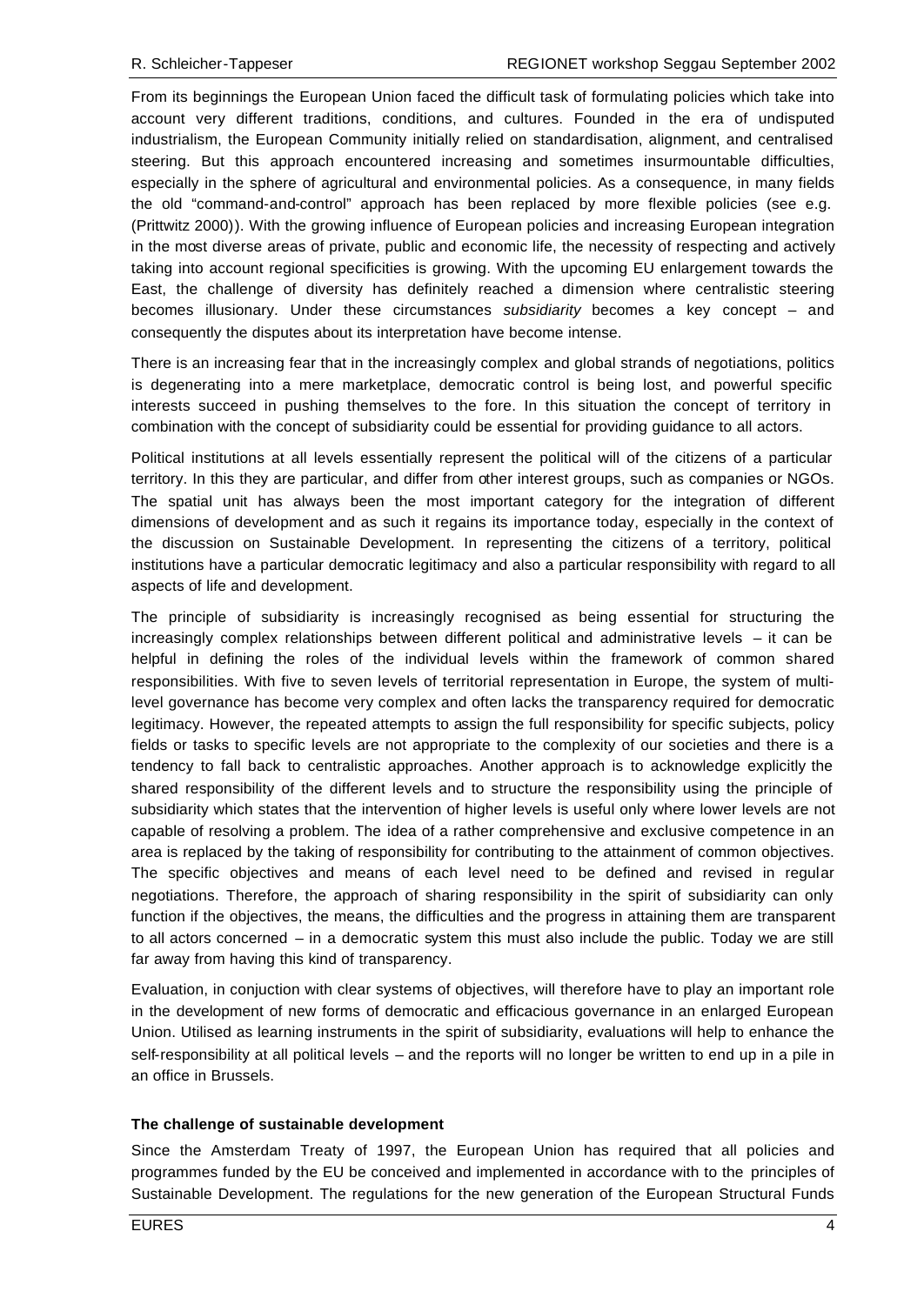(1999) and more recently the EU Strategy for Sustainable Development decided at the Gothenburg Council (2001) have confirmed this commitment. However, until now, operational tools that allow the assessment of the fulfilment of this commitment are largely lacking.

The reasons for this deficiency are to be found in the essence of the fundamental concept of Sustainable Development. It is an idea that has been publicly discussed for less than two decades. Sustainable Development is not only a new concept, it is a new paradigm, and it requires viewing many things from a new perspective (Schleicher-Tappeser / Strati 1999b). To understand what that implies takes time and meets with resistance (Kuhn 1962). The whole institutional system is confronted with a serious challenge ((Minsch et al. 1997), (Jänicke / Jörgens 2000))

Since the Rio Conference in 1992, the call for Sustainable Development has led to many disputes about its interpretation. The growing consensus, which emerges meanwhile from these discussions, is that Sustainability is a general idea, a "regulative idea" in the Kantian sense, as are, for example, beauty, freedom or health (Homann 1996). It cannot be assessed or achieved by simple rules, it needs interpretation in a specific context.

The concept of Sustainable Development was invented because of the obvious shortcomings of conventional development approaches. It presents two basic challenges:

Whereas the extraordinary development of technology, industry and large organisations of the modern age were strongly based on an increasingly sophisticated differentiation and specialisation, the concept of sustainable development stresses the necessity of an *integrated consideration of different dimensions of development*. Considering simultaneously different dimensions in order to avoid counter-productive effects is not an easy task for highly differentiated administrations. More difficult still is to systematically look for synergies and win-win solutions. Different actors, different organisations, different disciplines will need to cooperate more fully.

Sustainable development (SD) requires *openness towards the future* – for "development that meets the needs of the present without compromising the ability of future generations to meet their own needs" (WCED 1987)) we need not only to conserve potentials and resources but also to encourage innovation in the right direction and to improve the ability to learn. Learning may include the shifting of perspectives and priorities. Therefore, the concept of SD and corresponding assessments must also allow for changing objectives and priorities over time. Sustainable development is an open process. "Sustainability" can never be achieved definitively. Yardsticks change as your knowledge increases.

Two additional challenges emerge in formulating Sustainable Development policies at the European Union level:

Across Europe the cultural, the political, the economic and the environmental contexts of development vary considerably. Nevertheless, European policies need a common framework that is able to deal with this *diversity of contexts*. Assessments will need to take into account differences between contexts and at the same time allow for comparisons. For transferring experiences, a description and an understanding of these differences is necessary.

European policies often concern five or six political or administrative levels, from the European level to the local level. Transparency and participation are high priority principles of the EU. A coherent sustainable development policy across the Union requires *multi-level governance:* appropriate systems for ensuring co-ordination and an integrated view of the responsibilities and activities of all levels are needed (Hey / Schleicher-Tappeser 1998).

# **Assessing Sustainable Development**

These challenges arising from the concept of sustainable development lead to considerable difficulties in the assessment of "Sustainability" when using conventional approaches:

• How does one look simultaneously at different dimensions of development? How does one integrate different disciplines? How does one measure a balanced development?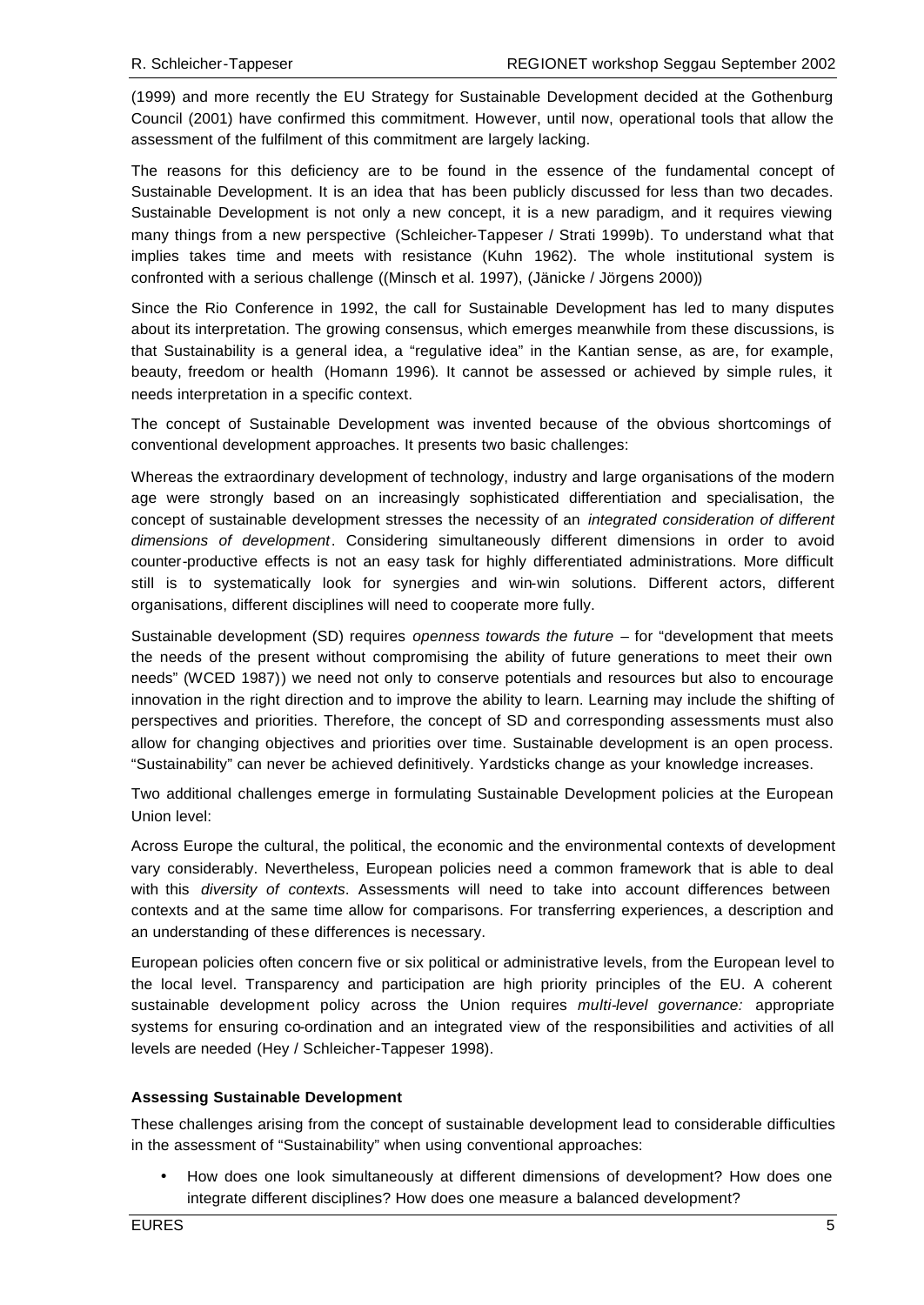- How does one account for changing views? How does one guide and encourage innovation?
- How does one account for different contexts and priorities in different European regions and cultures?
- How does one ensure transparency and shared responsibility across a hierarchy of political levels? How does one deal with such a wide range of issues and the complexities of their interrelationships over space and time in a dialogue between experts, politicians and the public?

Many attempts have been made to reduce the whole issue of Sustainable Development to a limited number of easily comprehensible indicators that can be measured and monitored using conventional means. These approaches have been very useful for gaining a quick overview. However, limiting the assessment to the measurement of a standardised set of indicators has not led to a satisfactory response to the abovementioned challenges. Such a conventional approach easily leads to the reproduction of a sectoral view– it is not able to deal with views and priorities which change over time, and often it is not felt to be adequate to the specific local situation. In practice, the wide variety of initiatives that have attempted to assess progress in the direction of sustainable development (such as local agendas, state programmes, companies etc.) have often devoted considerable efforts to developing very specific and detailed assessment systems with varying levels of success.

This wide variety of approaches has for a long time given rise to polemics that argued that the concept of Sustainable Development was without any precise meaning and therefore useless. However, despite the difficulties in giving precise definitions and assessment rules, the concept has not lost its attractiveness and political effectiveness. A review of the main EU research projects concerning sustainable regional development in 1999 showed that a considerable consensus concerning the main challenges of sustainable development had grown in only a couple of years (Schleicher-Tappeser / Strati 1999a). Today, we can build on a rather large consensus, as can practitioners, that SD is a useful concept that involves an open learning process, and that it makes no sense to give a detailed universal measurement rule for "sustainability".

We therefore need new approaches in assessing Sustainable Development. This is particularly true in the domain of public policies, where – mainly as a result of continued efforts of the European Commission – the concept of evaluation has made considerable progress in recent years, yet it is far from being generally understood ((Schubert et al. 2001), (Meyer / Martinuzzi 2000), (Toulemonde 2000). In the business world, the necessity of dealing with complexity and continuous change has led to several concepts that may be most useful in this context: "change management", "quality management", "learning organisations", are all concepts that have abandoned the old "command and control" approach and try to make use of systematic self-reflexive learning processes. Our democratic systems indeed rely more or less systematically on these kinds of feedback mechanisms – many administrations however, still operate on the basis of a rather conventional top-down logic and have difficulties in conceiving of assessments and evaluations as occasions for learning.

Understanding Sustainable Development as a collective learning process is the key to developing adequate assessment systems. Learning continuously changes the perspective concerning what could and should be done (the objectives) and how it could and should be done (means and methods). Assessments can help on both levels.

They can help in learning what should be done:

- by analysing a situation
- by identifying alternative developments and actions
- by specifying and revising objectives

And they can help in learning how to do better:

• by monitoring progress towards set objectives and refocusing actions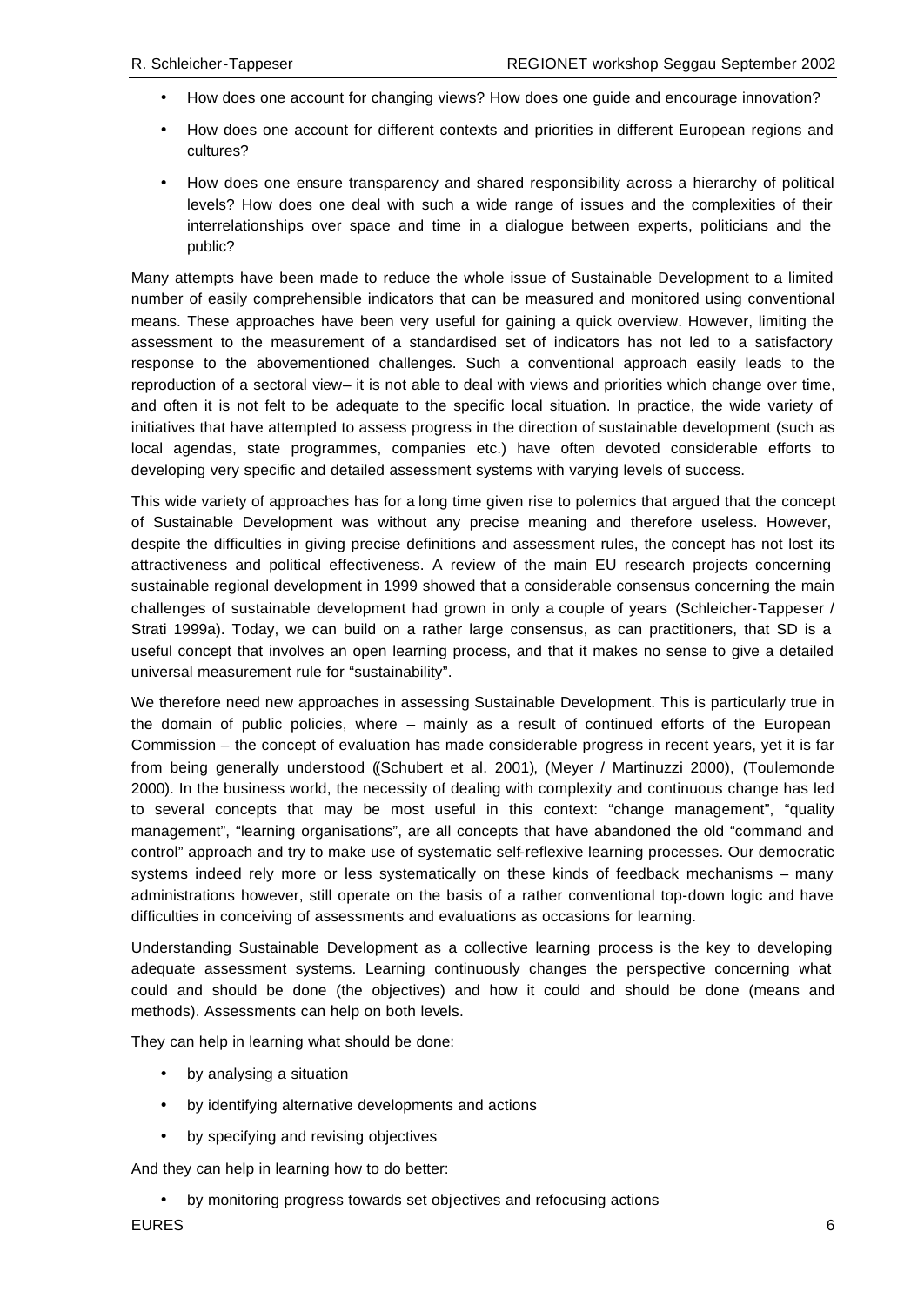- by reminding that the different dimensions of development need consideration
- by comparing different approaches
- by exchanging experiences between different contexts.

To consider assessments as tools for learning implies that those who are involved in assessments should be interested in learning. On the one hand it is therefore important to motivate and to enable people to learn from these assessments. On the other hand we must recognise the long tradition of command and control and the limited openness to new approaches in many cases. Hence it is advisable to provide very simple assessment tools for simple cases.

The aforementioned concept of *Quality Management* seems to be particularly appropriate for developing a new assessment approach (Strati / Schleicher-Tappeser 1999). Its widespread use in industry facilitates acceptance and understanding. Also, we intuitively accept that quality is always relative, it can never be reached absolutely. Quality Management means that permanent attention to quality is important at every stage of "production", everybody at all levels shares the collective responsibility. The emphasis of a quality management system lies on the procedures. Objectives and criteria are not fixed forever, they are re-examined on a regular basis. The transparency of objectives, continuous monitoring and regular evaluation are constitutive elements of such a learning system.

In the case of industrial environmental policies a paradigm shift from "command and control" towards "quality management" has already taken place: the introduction of environmental quality management systems has brought about a quantum leap in the efforts towards improved environmental performance. It has also shown how much still is to be learned. However, many examples demonstrate that minimum standards and their enforcement by public authorities do not by any means become obsolete. The same holds true for Sustainable Development: the concept of SD and the best assessment systems will never replace the highly differentiated system of regulations developed as a result of environmental, economic and social policies over the last two hundred years. But note that the concept of SD is something different, it amounts to more than the sum of these regulations and standards.

It is helpful to distinguish between a "*defensive*" and a "*constructive*" approach to Sustainable Development. There are many administrators who would like to have an assessment tool that tells them that they do no major harm, which guarantees that nobody can blame them for supporting "unsustainable" activities. They would be happy with additional checklists leading to a final stamp which confirms that all is well. However, they are aware that final users would be reluctant to fill in another series of control forms in order to get public aid or service. Indeed, procedures of this kind could easily be integrated into conventional administrative practices, but they would not really add new elements to existing legal requirements (which surely could be improved), they would create supplementary complications in the name of sustainable development and would provoke resistance and de-motivation in the public. A less defensive and more constructive approach would need to involve the encouragement of learning and innovation.

# **Sustainable Quality Management**

In order to respond to these challenges and to operationalise the concept of Sustainable Development without loosing its innovative and constructive characteristics, we have developed the system "*SQM – Sustainable Quality Management ®*" over recent years. Since 2001 it is being commercialised by the *SQM-praxis* company.

"SQM – Sustainable Quality Management ®" is a versatile system for the assessment and management of all kinds of sustainable development processes. Its basic concepts were developed in 1996-1998 in the INSURED ("Instruments for Sustainable Regional Development") EU research project funded by the ENVIRONMENT programme (Schleicher-Tappeser et al. 1997; Schleicher-Tappeser et al. 1998). Since then it has been further developed in a series of research and pilot application projects in different European Countries.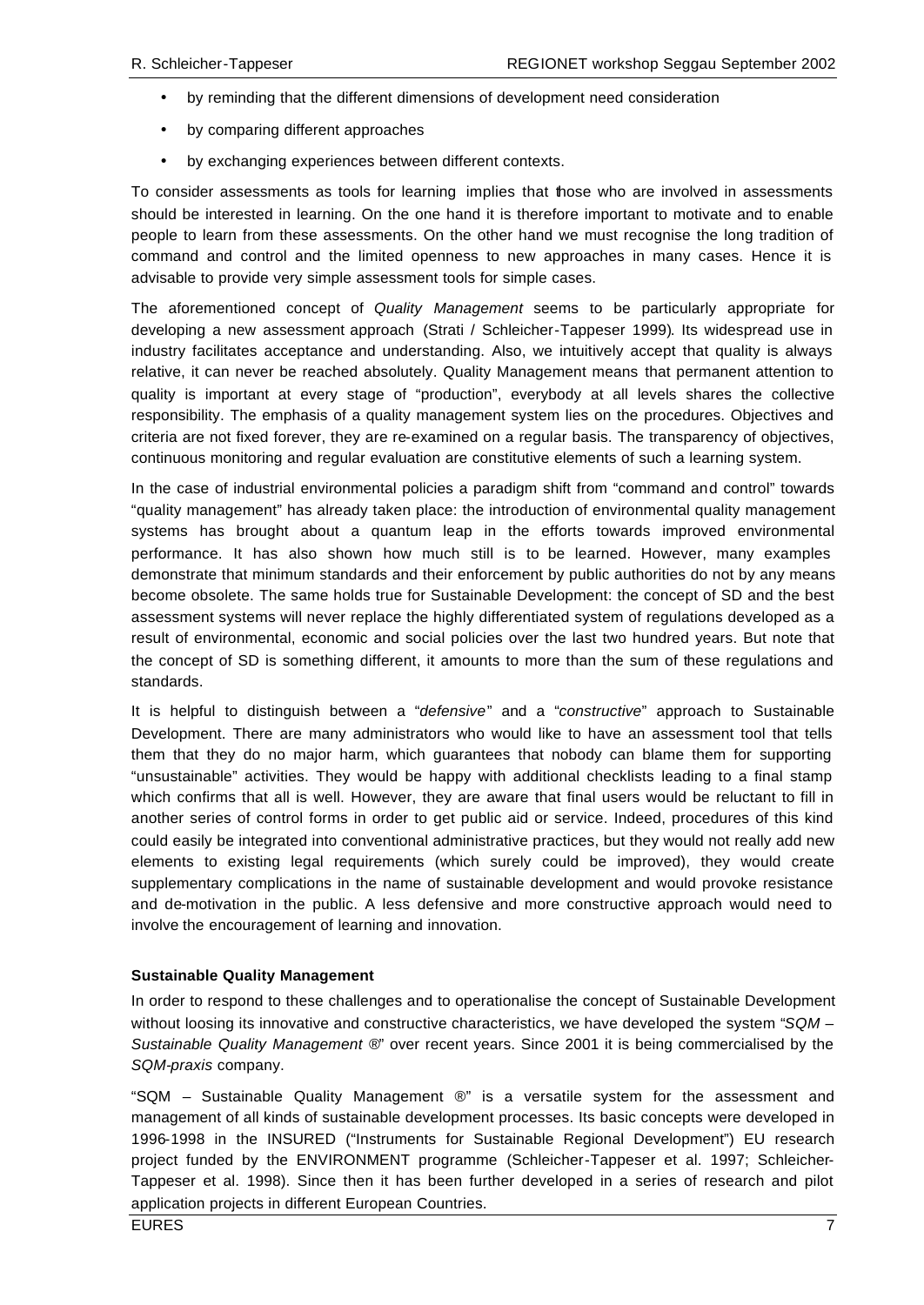

**Figure 1: Use of SQM appraisals over the whole policy cycle** 

SQM is a modular system that can be adapted to a wide variety of different users and tasks. It consists of *concepts* (including the general analysis framework), a wide variety of application *methods* and internet-based software *tools*.

The SQM system has been constructed around basic appreciation procedures in order to provide support at every step through the whole policy cycle (see Fig. 1). Special attention is being given to developing a complete set of methods and tools for the management of Structural Funds programmes. However, the application of SQM shall not be limited to Structural Funds, it is a general approach for the management of sustainable development processes in the most varied circumstances.

The *SQM analysis framework* consists of 32 rather general aspects that can be applied to and refined in different contexts. It can be regarded as a kind of "language" in which different points of view, priorities and contexts can be expressed. From the beginning, SQM has been designed to allow for intercultural exchange and discussion in Europe. In effect, this approach to providing a common framework of dimensions to be considered has proven to be most useful for intercultural communication.

*SQM methods* are designed to support learning processes and to facilitate the involvement of a large variety of actors: experts, administrators, politicians, local actors etc. They concern the appreciation technique itself, the facilitation of workshops, inquiries by questionnaires, the integration of given indicator systems, the development of strategies and programmes, teaching, and the exchange of experiences.

The *SQM online tools* combine these elements and provide efficient support for different users and tasks over the internet.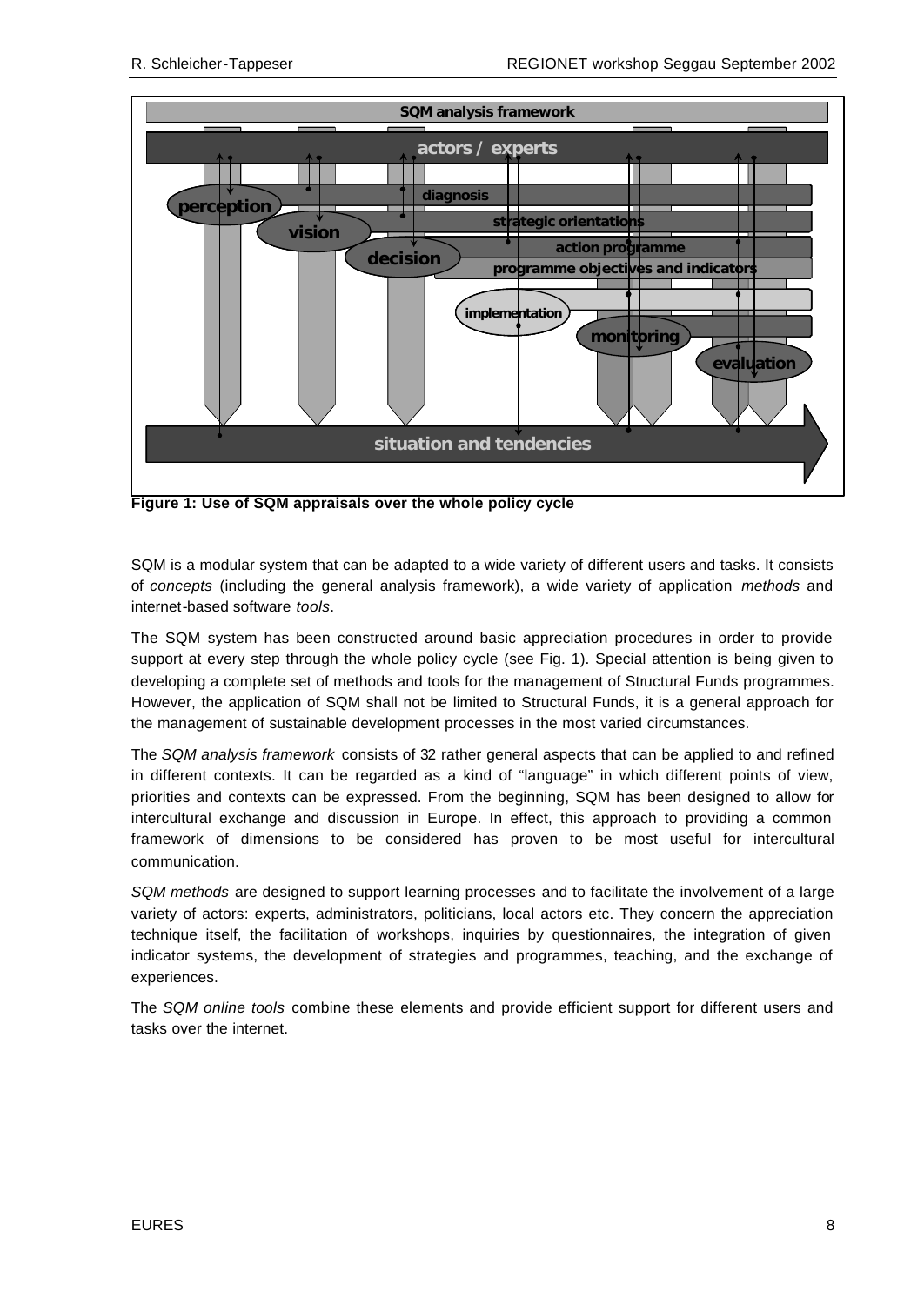| <b>SQM</b> – Sustainable Quality Management $^{\circledR}$<br>a modular system for the management of sustainable development processes                                |                                                                                                                           |                                                                    |  |  |  |  |  |
|-----------------------------------------------------------------------------------------------------------------------------------------------------------------------|---------------------------------------------------------------------------------------------------------------------------|--------------------------------------------------------------------|--|--|--|--|--|
| <b>Concepts</b>                                                                                                                                                       | Sustainable Development as regulative idea and dynamic process<br>Quality Management of development processes, evaluation |                                                                    |  |  |  |  |  |
| Subsidiarity as a central concept of governance                                                                                                                       |                                                                                                                           |                                                                    |  |  |  |  |  |
| <b>Framework</b>                                                                                                                                                      | <b>Methods</b>                                                                                                            | <b>Tools</b>                                                       |  |  |  |  |  |
| the SQM analysis framework                                                                                                                                            | diagnosis of situations<br>$\bullet$                                                                                      | Internet-based online-tools                                        |  |  |  |  |  |
| <b>ORIENTATION:</b><br>10 Components of<br>Sustainability<br><b>SOCIAL POTENTIAL:</b><br>16 Regional Key Factors<br><b>ACTION DYNAMICS:</b><br>6 Basic Transformation | strategy and programme<br>development                                                                                     | SQM.guide: public guide to<br>funding programmes                   |  |  |  |  |  |
|                                                                                                                                                                       | monitoring and evaluation of<br>$\bullet$<br>programmes and projects                                                      | SQM.progman: tool for<br>managing funding                          |  |  |  |  |  |
|                                                                                                                                                                       | SQM-appraisal combining<br>$\bullet$                                                                                      | programmes                                                         |  |  |  |  |  |
|                                                                                                                                                                       | qualitative and quantitative<br>analysis<br>participative facilitation                                                    | SQM.project: versatile<br>$\bullet$<br>expert tool for SQM-related |  |  |  |  |  |
| Levers                                                                                                                                                                |                                                                                                                           | projects                                                           |  |  |  |  |  |
|                                                                                                                                                                       | synthesis and visualisation<br>$\bullet$                                                                                  | SQM.experience:<br>experience exchange                             |  |  |  |  |  |
|                                                                                                                                                                       | training                                                                                                                  |                                                                    |  |  |  |  |  |

**Table 1: The SQM system**

# **The SQM analysis framework**

In order to provide a better understanding of SQM a short explanation of the SQM analysis framework and the actual assessment procedure are necessary.

The three groups of aspects contained in the *SQM analysis framework* are the answers to three simple questions:

- Which direction do we choose for our future?
	- $\rightarrow$  The principles of sustainable development: ORIENTATION
- Which are the societal forces and the capacities for co-operation?  $\rightarrow$  The local key factors for a sustainable development: SOCIAL POTENTIAL
- Which levers could be used for reorienting development?
	- $\rightarrow$  The transformation levers: ACTION DYNAMICS

The ten components of the *ORIENTATION towards Sustainable Development* have been developed by comparing a very wide range of systems and definitions of sustainable development. It is possible to establish a full correspondence with the less systematic 21 principles of the Rio Declaration. The components of the ORIENTATION towards Sustainable Development are also based on three questions: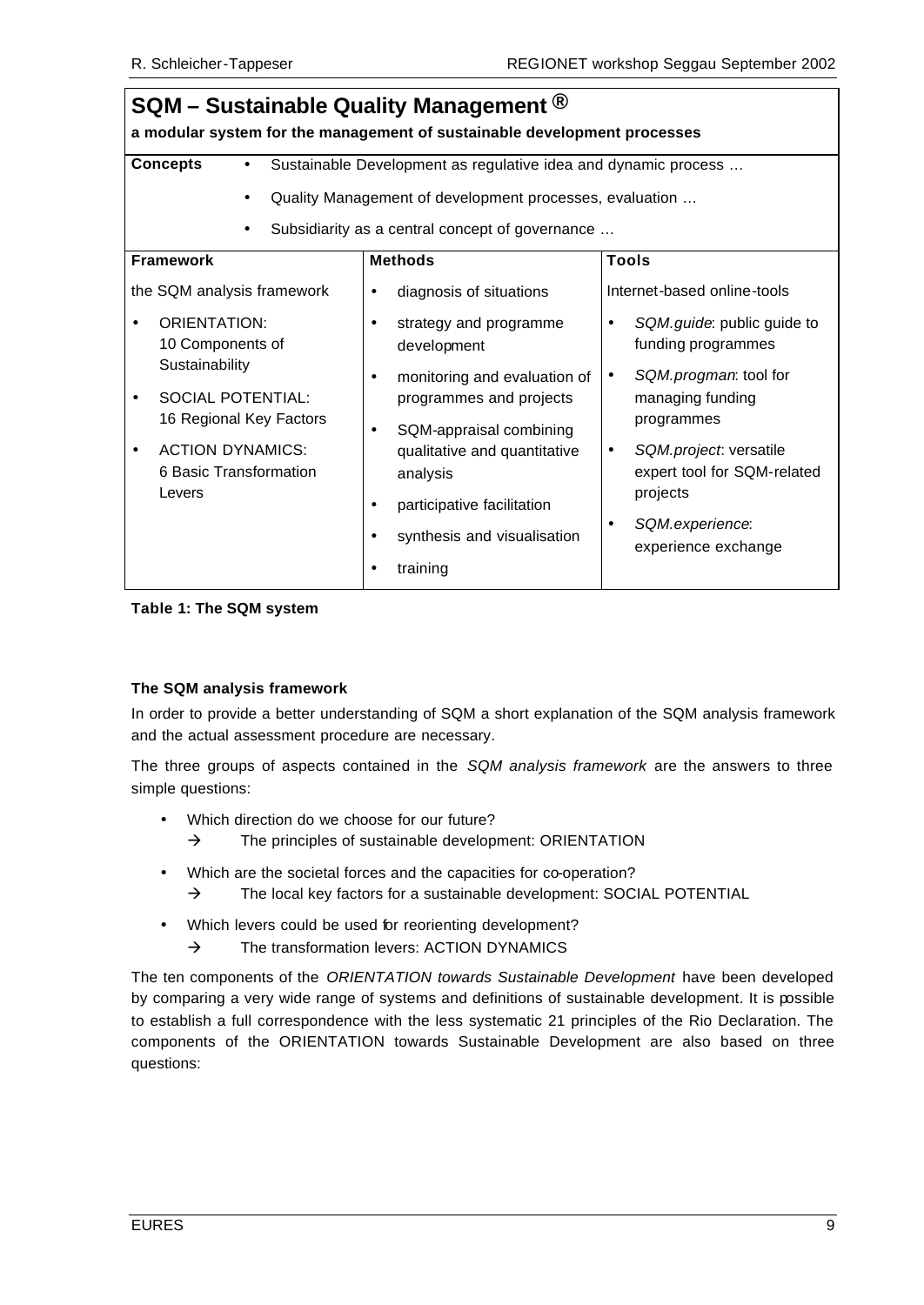# **SQM analysis framework**

| The ten elements of ORIENTATION towards Sustainable Development |  |
|-----------------------------------------------------------------|--|
|-----------------------------------------------------------------|--|

| What do we want to sustain?                           | <b>The Development Dimensions</b>            |
|-------------------------------------------------------|----------------------------------------------|
|                                                       | Environmental dimension                      |
|                                                       | Economic dimension                           |
|                                                       | Socio-cultural dimension                     |
| Which conflicts of interest are The Equity Dimensions |                                              |
| driving the debate?                                   | Social and gender equity (inter-personal)    |
|                                                       | Equity between regions (spatial)             |
|                                                       | Equity between generations (temporal)        |
| Which                                                 | basic approaches can The Systemic Principles |
| help us?                                              | <b>Diversity</b>                             |
|                                                       | Subsidiarity                                 |
|                                                       | Networking / Partnership                     |
|                                                       | Participation                                |
|                                                       |                                              |

#### **Table 2: The SQM analysis framework**

The first three elements are the common three basic dimensions of Sustainable Development with the third one encompassing what some other systems call "society" rather than merely the usual "social" aspects. These are looked at in more detail in the second group which has proved to be very useful for discussing the "future generations" issue in relation to other equity conflicts that have driven policies historically. The most innovative part is the "Systemic Principles": they are a systematic synthesis of various underlying principles often mentioned in this context but usually not seen as core elements of the concept of Sustainable Development. To include these kinds of more basic orientations in practice requires some additional initial explanations, but it has proven to be extremely helpful in discussing essential relationships and in elaborating strategies.

The second major group of aspects in the SQM analysis framework concerns the *SOCIAL POTENTIAL*. Sixteen key factors for local sustainable development have been identified in order to describe the co-operation and communication structure in a given community. In fact, these elements allow for the identification of the obstacles and the particular potentials for promoting sustainable development in a given local or regional context. For the comparison of experiences in different contexts and cultures and for evaluating their transferability, a description of the contexts in these terms has been shown to be essential.

Finally, for analysing and designing actions, policies and programmes, the third group of the SQM analysis framework proposes the six basic "transformation levers" that describe the ACTION DYNAMICS.

# **The SQM assessment procedure**

Depending on the specific appraisal task and the specific circumstances, an appropriate selection of these 32 rather general aspects is used in carrying out an SQM appraisal, e.g.

for analysing the situation and the trends in a territory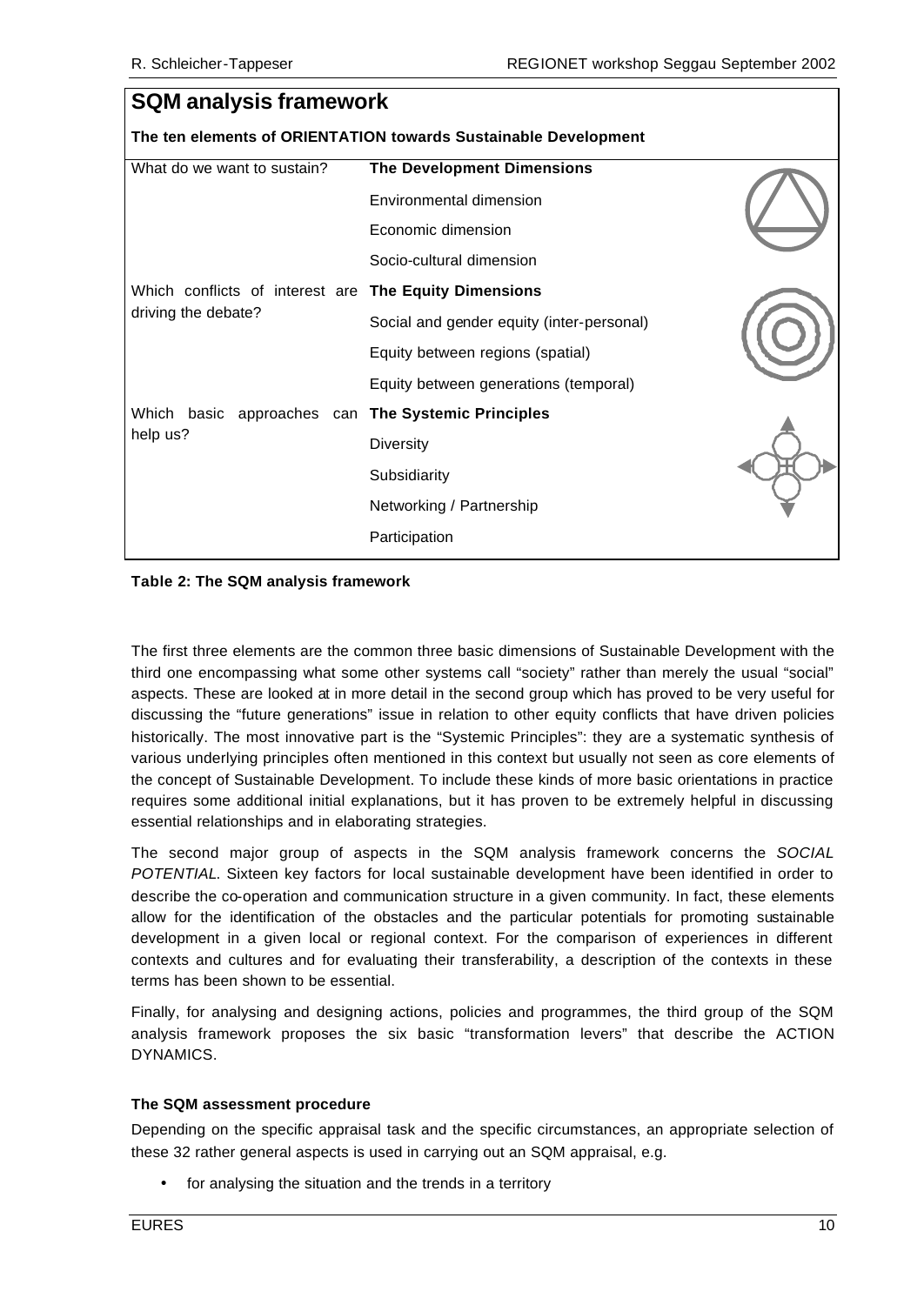- for analysing the intentions of a policy or a programme
- for evaluation proposals
- for evaluating projects and programmes

etc.

The standard SQM appraisal consists of the following steps:

- 1. select the aspects to be considered
- 2. collect some key quantitative data concerning each aspect
- 3. carry out a qualitative SWOT analysis concerning each aspect (Strengths, Weaknesses, Opportunities, Threats)
- 4. attribute an importance to each single mention in the SWOT analyses (0 to 5 points)
- 5. attribute an importance to the Strengths, Weaknesses, Opportunities and Threats of each aspect
- 6. synthesise these latter importances to a graphical profile that allows to identify the "hot spots"
- 7. compile the most important single mentions concerning Opportunities and Threats for the identification of where more detailed analysis is necessary or for planning concrete actions
- 8. define sub-aspects for a more detailed appraisal where appropriate
- 9. identify indicators for detailed monitoring where appropriate.

The central element of this procedure is the SWOT analysis. Its advantages in this context are that it allows in particular

- the inclusion of qualitative appraisals by experts and laymen and the refinement of the analysis step by step as appropriate
- the discussion of the dynamics of a situation and the discovery of new opportunities by examining the Weaknesses and the interrelationships between different aspects
- the structured collection of concrete ideas for action
- the provision of a framework which is equally useful for group discussions and individual questionnaires, and for the inclusion of highly precise expert information and for the representation of the more general perceptions and priorities of local actors

For involving less experienced participants it is advisable to translate the general aspects into questions which are more pertinent to the actual task and situation.

Every SQM appraisal can be characterised by

- the object (territory, document, project, programme ...)
- the perspective (present situation, intentions, results, procedures…)
- the aspects (elements of the SQM analysis framework)
- the judging subject (local actor, external evaluator ...)

Therefore, the SQM assessment can be used for a wide variety of tasks in different ways. E.g. in evaluating policies and programmes, it allows to combine judgements of external experts with participative evaluations conceived as a collective learning process of the actors involved.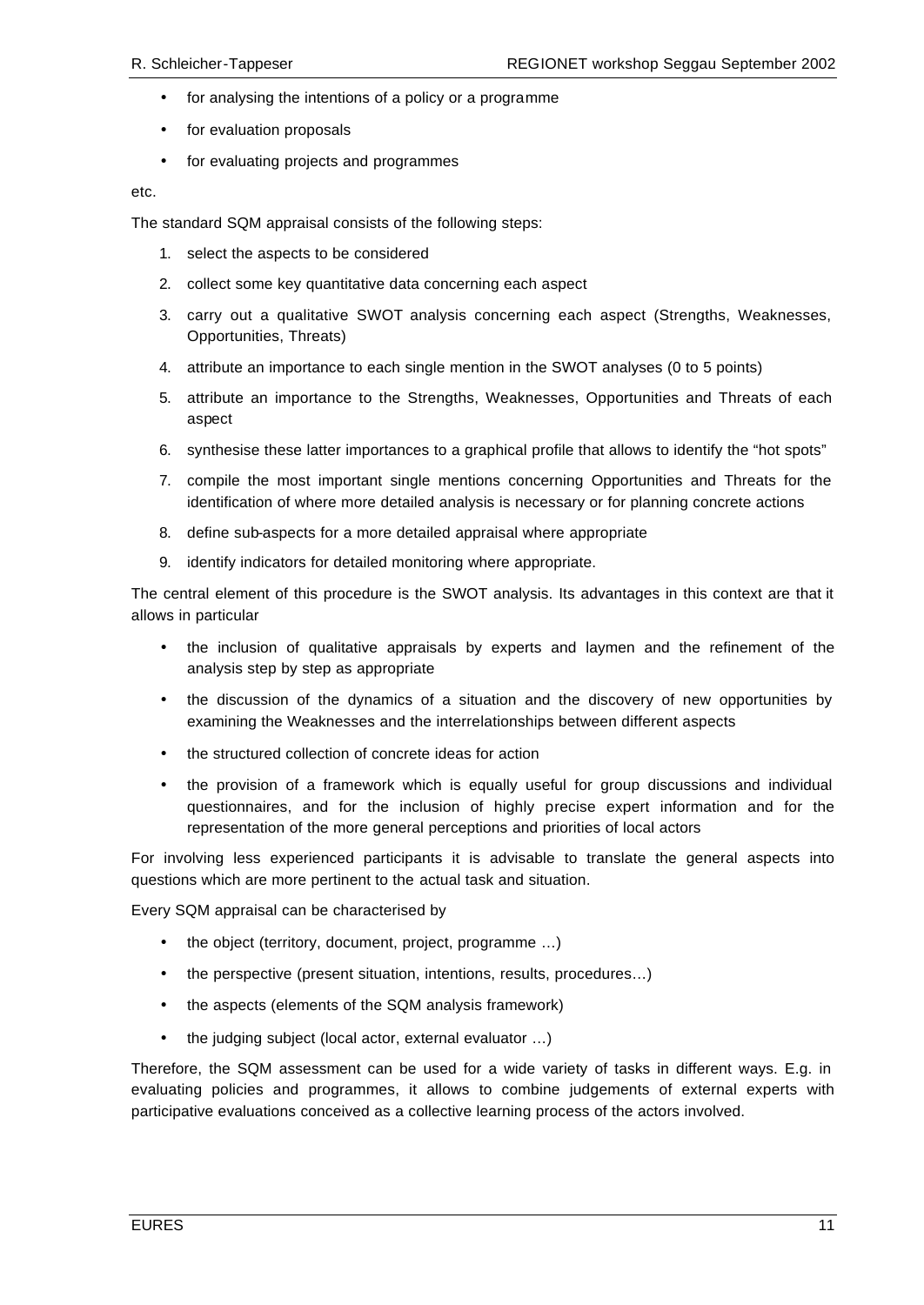|                 | <b>ORIENTATION</b>         | S                              | W                              | O                       | Т                              |
|-----------------|----------------------------|--------------------------------|--------------------------------|-------------------------|--------------------------------|
| O <sub>1</sub>  | Environment                | $\bullet\bullet\bullet\bullet$ | $\bullet\bullet\bullet$        | 88                      | $\bullet\bullet$               |
| O <sub>2</sub>  | Economy                    | $\bullet\bullet\bullet$        |                                |                         | $\bullet\bullet\bullet\bullet$ |
| $\overline{O3}$ | Socio-Culture              | $\bullet\bullet\bullet$        | o o                            |                         | O                              |
| O <sub>4</sub>  | Equity between individuals | $\bullet\bullet\bullet$        | $\bullet\bullet\bullet$        | $\bullet\bullet\bullet$ | $\bullet\bullet$               |
| O <sub>5</sub>  | Equity between territories | $\bullet\bullet\bullet\bullet$ | $\bullet\bullet\bullet\bullet$ | <b></b>                 | $\bullet\bullet\bullet$        |
| O <sub>6</sub>  | Equity between generations | $\bullet\bullet\bullet$        |                                | 0000                    | $\bullet\bullet\bullet$        |
| O <sub>7</sub>  | Diversity                  | $\bullet\bullet\bullet$        |                                |                         | $\blacksquare$                 |
| O <sub>8</sub>  | Subsidiarity               | $\bullet\bullet\bullet\bullet$ | $\bullet\bullet$               | $\bullet\bullet\bullet$ | $\bullet\bullet$               |
| O <sub>9</sub>  | Partnership / Networks     | $\bullet$                      | <b> </b>                       |                         | $\bullet\bullet\bullet$        |
| O <sub>10</sub> | Participation              |                                |                                | <u>, a a a</u>          |                                |

**Table 3: Example of an SQM profile**

#### **Experiences in using the SQM system**

An early successful experience with parts of the SQM framework involved a dialogue project between seven European regions. Representatives of the environmental administrations of Emilia-Romagna, Rhône-Alpes, Midi-Pyrénées, Vorarlberg, Baden-Württemberg, Wallonie and the Province of Gothenburg had come together in a series of workshops to draw common conclusions from their experiences with sustainable development projects. However, they had serious difficulties in agreeing on a common terminology and on a framework for evaluating their projects. The later introduction of the SQM framework allowed the formulation of the differing priorities in the interpretation of SD, the considerable improvement in the mutual understanding of those of very different backgrounds, the evaluation of the projects within a common framework, the discussion of the transferability of experiences and the formulation of a series of pertinent conclusions and recommendations concerning SD policies at the regional level. Particular advantages of the framework were shown to be that it allowed the formulation of different points of view and priorities within the larger debate concerning SD, that the basic categories could be understood in different cultures, and that assessments using this framework were very suitable for a collective learning process (ARPE / Schleicher-Tappeser / Faerber 1997).

An important occasion for testing and promoting the SQM approach was a series of twelve pilot projects funded by DG Regio concerning the integration of the concept of Sustainable Development into the Structural Funds. The project, carried out in Midi-Pyrénées, was based on SQM and consisted of a participatory programme development in two small Objective 2 areas. In each of these areas, a working group of local actors went through an intensive learning process, developing a common perception of the difficult and conflict-burdened territories, analysing previous interventions, identifying the main challenges, formulating key strategies and defining the basic structure of a programme. A project team facilitated the workshops, conducted supplementary interviews and synthesised the results of workshops and questionnaires. The second generation of supporting SQM software was developed in parallel with the project. In both territories, the SQM approach proved to be very useful in helping to examine the local situation from an unusual perspective. This allowed local actors to overcome old disputes and to develop genuinely new common visions. However, it was clear that competent facilitation was necessary in order to find the right balance between breaking up old stalemates and ritual discussions on the one hand and providing the security that a useful result would emerge on the other hand. Feedback from the local actors and the results were very positive although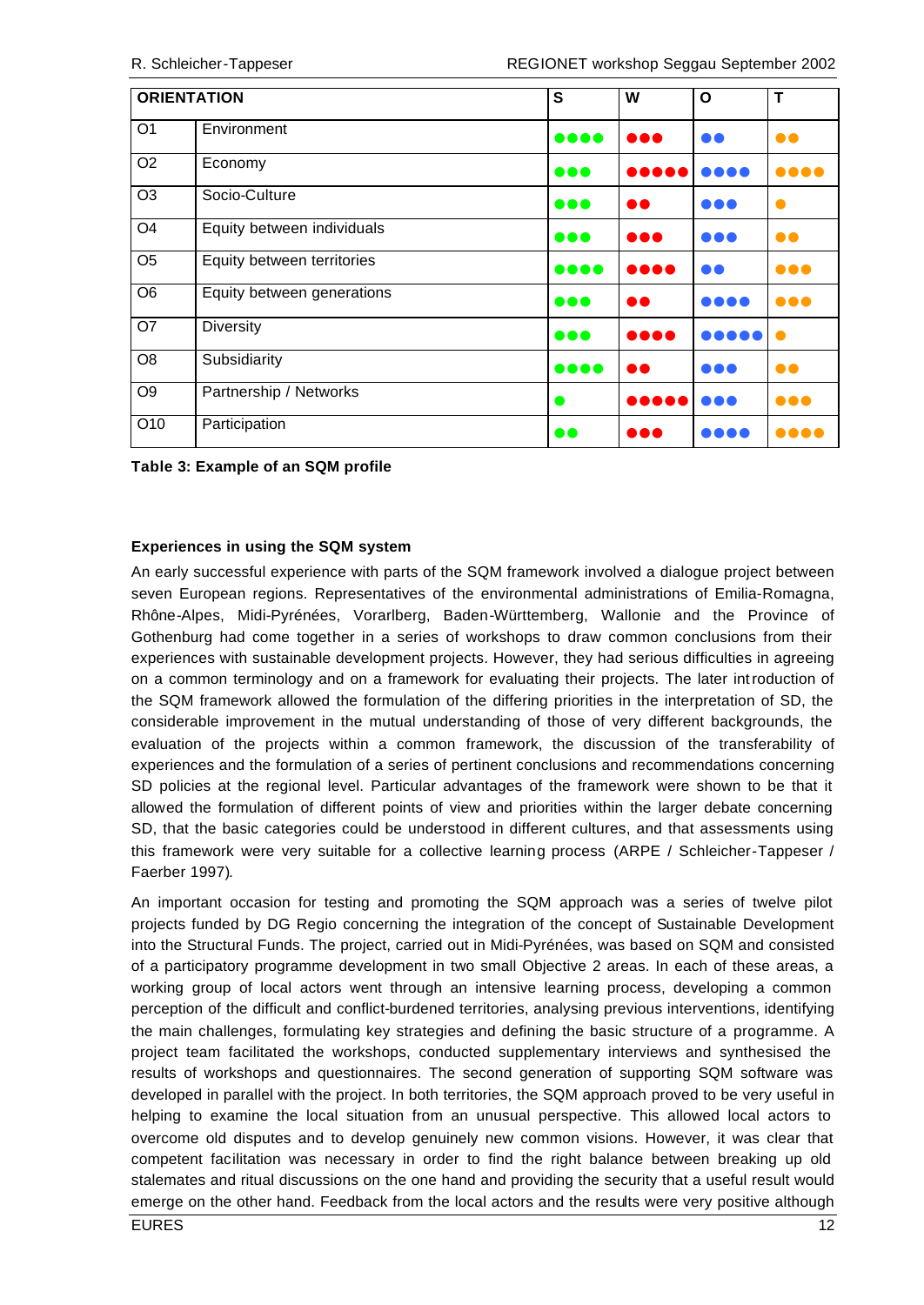some lessons had to be learned concerning a simplification of the procedures (ARPE / Schleicher-Tappeser 1999). In the evaluation of the twelve pilot projects carried out on behalf of the EU commission, SQM was considered to be the most advanced system in this context (Moss et al. 2000).

Subsequent projects in Midi-Pyrénées also showed that with simplified procedures an SQM-based participatory programme development inevitably takes a longer time than the more usual top-down programming. A Franco-German cross-border development project in a small rural area on the Rhine confirmed later that larger SQM appraisal questionnaires can only be used with people with a certain experience in systematic development discussions: for local actors at the village level without other representative experiences, workshops seem to be the only adequate method of involving them into SQM-based discussions on community development. Participatory processes at the local level therefore do not allow to utilise the full range of differentiated concepts of the SQM framework. To become acquainted with the concept of Sustainable Development and with the SQM framework inevitably takes some time. The complexity of the approach must be carefully adapted to the capabilities and the motivation to learn of the actors involved. Using the SQM approach for developing local development programmes in other cases encountered strong resistance of local "kings" who felt threatened by transparent objectives and procedures in their established power to distribute funds as they personally wanted.

Whereas programme development is a creative process which requires experienced guidance with sensibility and flexibility, subsequent tasks in the management of the programme can be structured in a more formalised way. For the current Structural Funds programmes in Midi-Pyrénées the EURES-Institute and SQM-praxis are implementing a public website consisting of a public guide to the complex programme including the opportunity for project proposers to make an own ex-ante evaluation of their project proposals in terms of Sustainable Development and the objectives of the programme. A series of difficult questions had to be solved in transferring adequately the experiences of direct consultation to the anonymous format of the internet (see www.sqm-praxis.net).

|                                                                                                        | <b>SQM - Examples of projects</b>                                                                                                                             |  |
|--------------------------------------------------------------------------------------------------------|---------------------------------------------------------------------------------------------------------------------------------------------------------------|--|
| 1998:                                                                                                  | Towards Sustainable Development: Experiences and Recommendations of seven European<br>Regions. PACTE programme. (FR, IT, BE, SE, DE, AT)                      |  |
| 1998:                                                                                                  | Development of procedures for the consideration of SD criteria in the awarding of Structural<br>Funds. Saxony (DE)                                            |  |
| 1999:                                                                                                  | D2MiP: a DG Regio pilot project in Midi-Pyrénées (FR) concerning the participatory<br>elaboration of local objective 2 programmes. Evaluation by DG Research. |  |
| 2000:                                                                                                  | Proposal of a charter for the Local Agenda 21 in Florence (IT)                                                                                                |  |
| 2000:                                                                                                  | PROMETEO: CD-ROM for supporting project development respecting the principles of SD for<br>the Engineers Association of Cosenza (IT)                          |  |
| 2000-01:KARMIS: Cross-border landscape development scheme Marckolsheim-Sasbach-Endingen<br>$(FR/DE)$ . |                                                                                                                                                               |  |
|                                                                                                        | 2001-02: SQM guide MiP: internet-based programme guide for the Midi-Pyrénées structural funds with<br>auto-evaluation facility for project proposals (FR)     |  |
|                                                                                                        | 2001-02: D2ParcsMiP: Programme development for 3 Regional Natural Parks in Midi-Pyrénées (FR)                                                                 |  |
|                                                                                                        | 2002-04: INNESTO: EU research project concerning "Sustainable District Logistics" (IT, DK, DE, SP,<br>NL)                                                     |  |

# **Table 4: Examples of projects using the SQM system**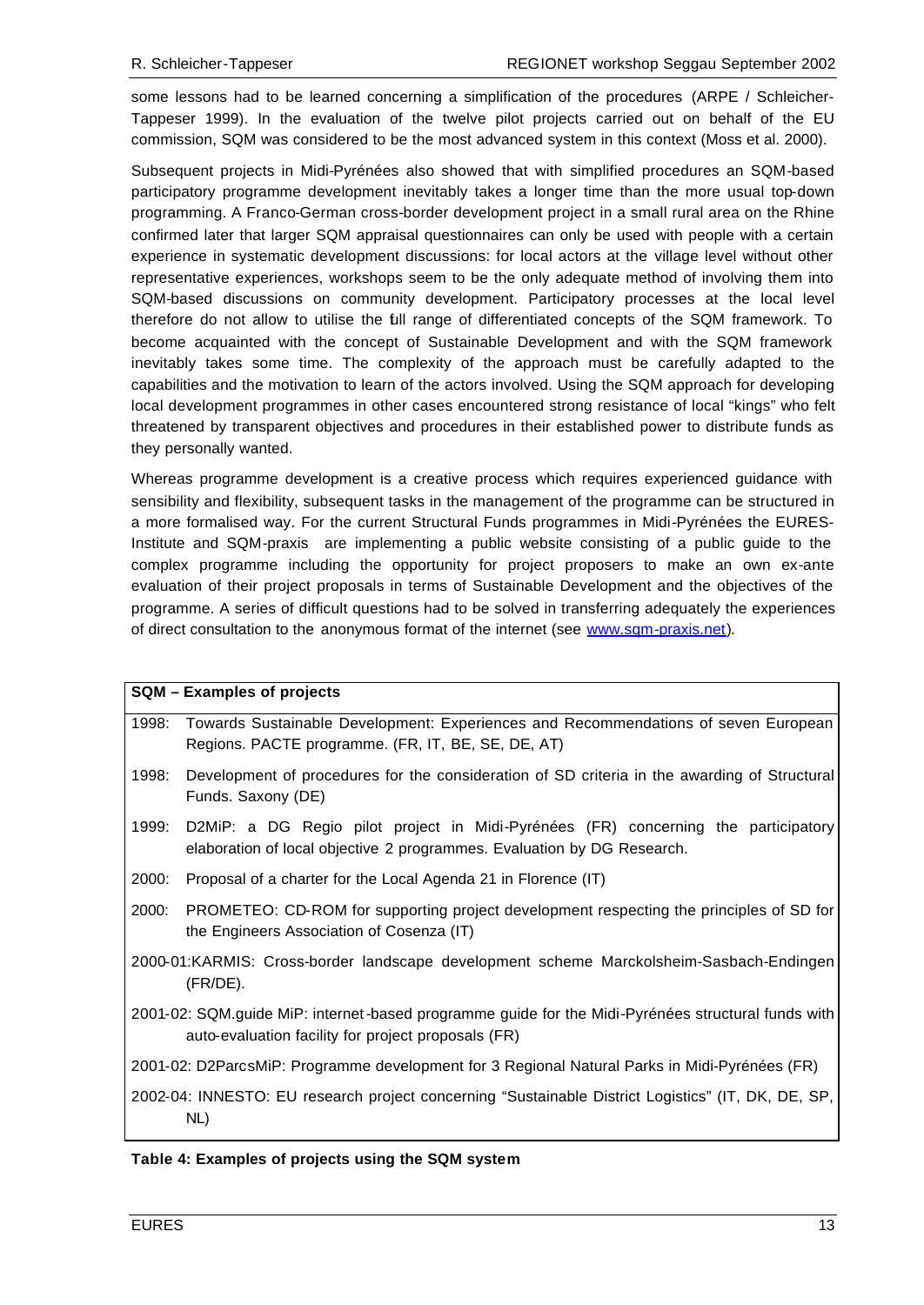#### **SQM online tools**

On the basis of these experiences *SQM-praxis* is now creating a third generation of software tools which will be available online via the Internet. This allows the provision of an integrated modular system of tools for all tasks that occur in managing public funding programmes. The coherent, and at the same time flexible, structure based on the SQM concepts allows the implementation of complex management systems with differentiated access rights for all those working in such a programme, ensuring transparency, ease of communication and coherent monitoring and evaluation. Better projects, more transparent programmes, more focused activities, more meaningful evaluations, and finally also reduced costs should result.



 **Fig. 2: Use of SQM online tools in the context of public funding programmes**

# **Outlook**

Further research in the context of the SQM system should at least include the following strands:

- accumulate and structure experience in applying the system in different cultural contexts
- develop a clearly structured set of detailed methods for different tasks in the application fields described here
- develop interfaces and show differences to other, often more quantitative approaches
- develop other application fields, e.g. in business, transport policy etc.
- explore in more detail the epistemological implications of the approach and the links to the present discussion on governance

#### **Conclusions**

- 1. European Structural Funds are a most important laboratory for exploring the new challenges, opportunities and difficulties in view of new concepts of governance and sustainable development.
- 2. Sustainable Development must be conceived as a learning process. In order to facilitate such a process, new forms of governance are needed. Governance questions cannot be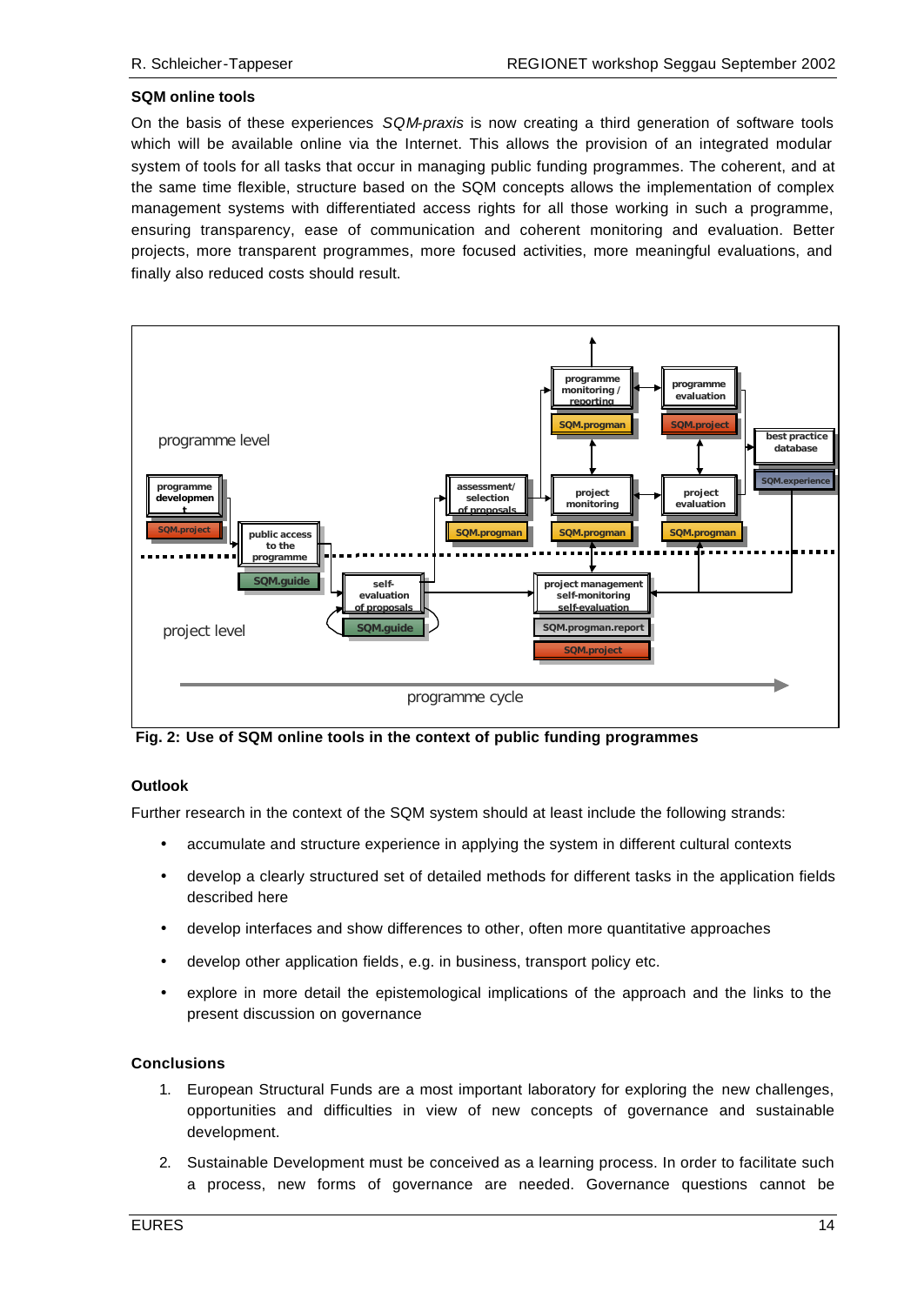dissociated from the concept of Sustainable Development – they must be considered as an integral part of it.

- 3. Sustainable Development is a new paradigm with far-reaching consequences. It is not a new discipline. The understanding of the full range of implications of this new concept and its dissemination will take a long time. In particular, SD will have significant consequences for the nature of cooperation between disciplines and for the relationships in the triangle between policy-makers, researchers and consultants, and the public.
- 4. Evaluation is an essential element of learning processes. Therefore, evaluation has to play an important role in Sustainable Development. The endeavours of the European Commission to develop an adequate evaluation culture for the Structural Funds are most important in this context
- 5. In order to promote Sustainable Development in the policies and actions of the European Union, much improved cooperation between researchers and practitioners is needed. Research provides concepts, but practitioners require ready-to-use tools. Today there is a considerable gap between interesting theoretical concepts on the one side and the practical short-term needs for management and evaluation on the other.
- 6. The concept of SD sometimes encounters considerable resistance. Sometimes because the term has been misused in the reselling of old approaches. But more frequently because it challenges conventional procedures and power structures. Changes of governance patterns may take a long time and require good promoters. A careful analysis of the social potential of a community may be extremely helpful in these cases.
- 7. The experiences with SQM have shown that it is possible to realise the concept of SD into the form of operational tools without loosing the innovative and challenging character of the original concept. However, the best tools can be useless if powerful actors are nor ready for change.
- 8. Intercultural co-operation and confrontation is essential for understanding the role and the potential of the concept of SD. As a paradigm shift involves the difficult questioning of assumptions and perspectives previously taken for granted, confrontation with the views of other cultures can be as fruitful as confrontation with other disciplines. Europe has a unique opportunity in this sense – several highly developed cultures have developed different approaches towards the same issues; they have a common basis for understanding and they now also have common institutions.

# **References**

More detailed information and literature concerning SQM can be found on the web-site www.sqmpraxis.net. Most of the references quoted here are available for download.

- ARPE, Agence Régionale pour l'environnement de Midi Pyrénées/ Schleicher-Tappeser, Ruggero, (1999): D2MiP: Développement Durable en Midi-Pyrénées - programmation pilote des Fonds Structurels. Rapport Final. Toulouse: ARPE.
- ARPE, Agence Régionale pour l'environnement de Midi Pyrénées/ Schleicher-Tappeser, Ruggero/ Faerber, Johanna, (1997): Towards Sustainable Development. Experiences and Recommendations of seven European Regions. Toulouse: ARPE.

European Commission (2001): European Governance. A White Paper. (= COM(2001), 428). Brussels.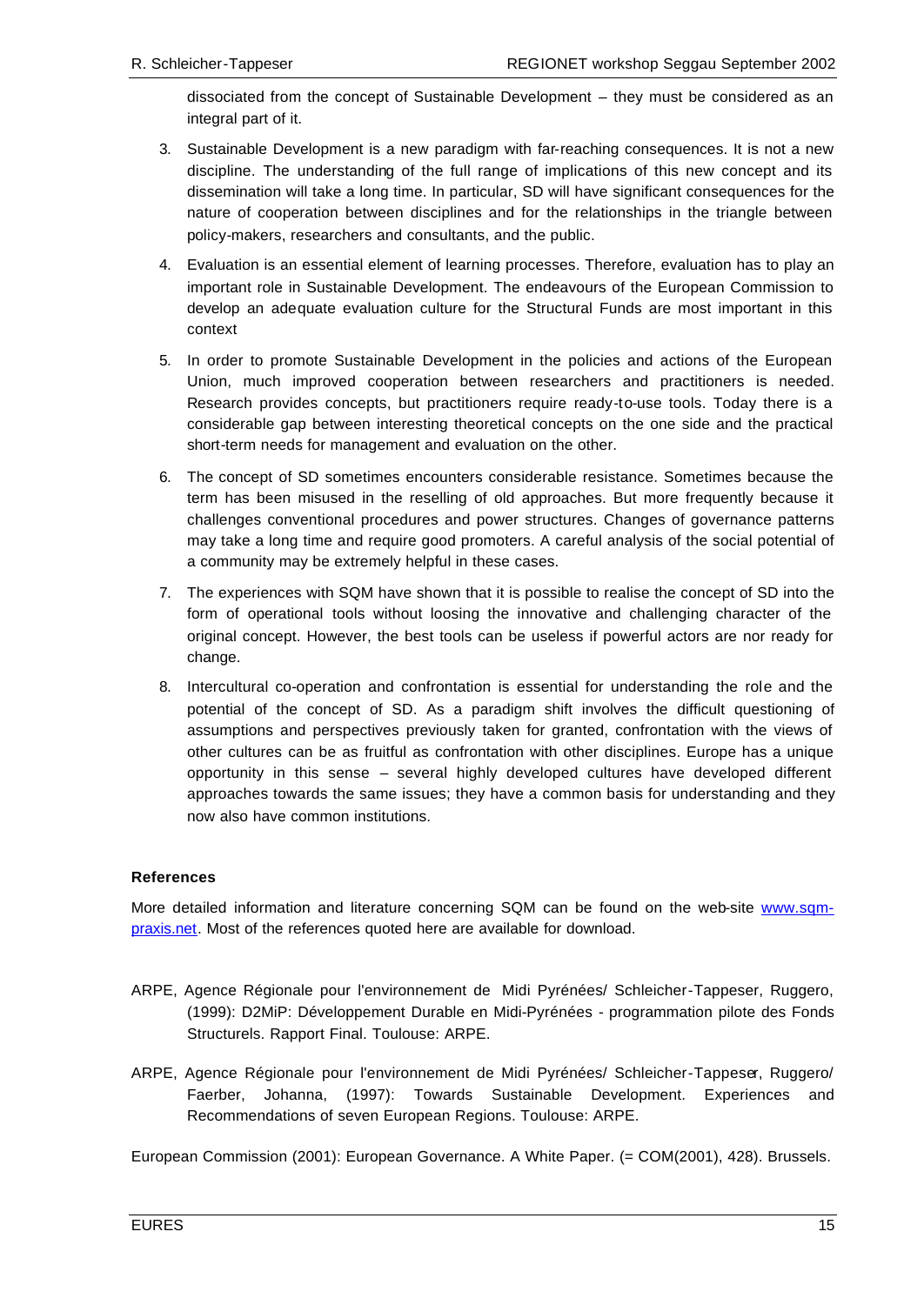- Hey, Christian/ Schleicher-Tappeser, Ruggero, (1998): Nachhaltigkeit trotz Globalisierung. Handlungsspielräume auf regionaler, nationaler und europäischer Ebene. (= Konzept Nachhaltigkeit Studienprogramm. Heidelberg / Berlin / New York: Springer Verlag.
- Homann, Karl, (1996): Sustainability: Politikvorgabe oder regulative Idee? In: Gerken, L.: Ordnungspolitische Grundfragen einer Politik der Nachhaltigkeit p. 33-47. Baden-Baden: Nomos.
- Jänicke, Martin/ Jörgens, Helge, (Ed.)(2000): Umweltplanung im internationalen Vergleich.Strategien der Nachhaltigkeit. Berlin, Heidelberg: Springer.
- Kuhn, Thomas S. (1962): The Structure of Scientific Revolutions. Chicago: University of Chicago Press.
- Meyer, Wolfgang/ Martinuzzi, André, (2000): Evaluation im Umweltbereich. In: Vierteljahreshefte zur Wirtschaftsforschung 3. p. 453-467.
- Minsch, Jürg/ Feindt, Peter-Henning/ Meister, Hans-Peter/ Schneidewind, Uwe/ Schulz, Tobias, (1997): Institutionelle Reformen für eine Politik der Nachhaltigkeit. Berlin, Heidelberg: Springer.
- Moss, Timothy/ Fichter, Heidi/ Glimm, Daniela/ Kraemer, Claudia, (2000): Regional Pathways to Sustainability. Experiences of Promoting Sustainable Development in Structural Funds Programmes in 12 Pilot Regions. Luxembourg: Office for Official Publications of the European Communities.
- Prittwitz, Volker von (Ed.)(2000): Institutionelle Arrangements in der Umweltpolitik.Zukunftsfähigkeit durch innovative Verfahrenskombination? ISBN 3-8100-2641-7.
- Schleicher-Tappeser, Ruggero/ Lukesch, Robert/ Strati, Filippo/ Sweeney, Gerry/ Thierstein, Alain, (1998): Instruments for Sustainable Regional Development. The INSURED Project - Final Report. (= EURES-Reports, REP-9. Freiburg: EURES-Service.
- Schleicher-Tappeser, Ruggero/ Strati, Filippo, (1999a): Progress towards Sustainable Regional Development. A review of results from the EU Research Programme on Human Dimensions of Environmental Change. Luxembourg: Office for Official Publications of the European Communities.
- Schleicher-Tappeser, Ruggero/ Strati, Filippo, (1999b): Sustainability A New Paradigm for Research? In: Catizzone, M.: From Ecosystem Research to Sustainable Development. Towards a New Paradigma for Ecosystem Research (= Ecosystem Research Reports  $N^{\circ}$  26, p. 45-58. Luxembourg: European Commission. ISBN 92-828-6425-1.
- Schleicher-Tappeser, Ruggero/ Strati, Filippo/ Thierstein, Alain/ Walser, Manfred, (1997): Sustainable Regional Development. A comprehensive approach. (= discussion paper, 60). Freiburg: EURES-Service.
- Schubert, Uwe/ Martinuzzi, André/ Huchler, Elisabeth/ Langer, Markus E./ Obermayr, Bernhard, (2001): Evaluation Nachhaltiger Entwicklung. Herausforderung für Methodenentwicklung und Evaluationspraxis. Wien.
- Strati, Filippo/ Schleicher-Tappeser, Ruggero, (1999): A Flexible Tool for Valuating and Evaluating the Sustainable Development. In: Catizzone, M.: From Ecosystem Research to Sustainable